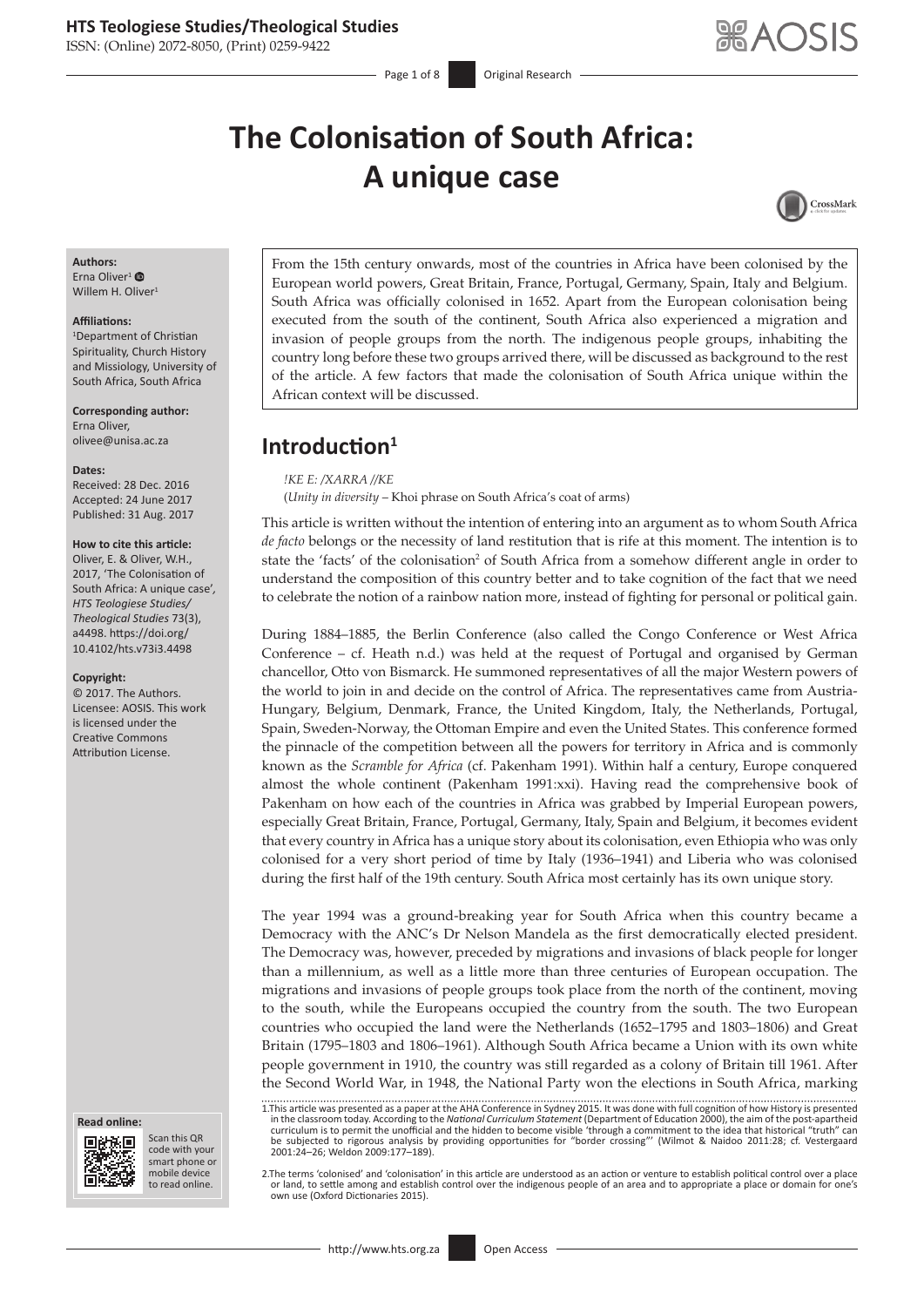the beginning of white Afrikaner rule in the country under the supervision of Britain. The year 1961, when South Africa became a republic, witnessed the introduction of more than three decades of white Afrikaner supremacy over the black people in the country, independent of Britain (cf. Heldring & Robinson 2012).

This article focuses on the uniqueness of the colonisation of South Africa. The earliest inhabitants of the country will be discussed, serving as background to the rest of the article, before we take a look at the 'unofficial colonisers' from the north and the 'official colonisers' from the south. It needs to be stated here that:

far more research has been and is still being done on the subject of colonialism and far more has been published and is still being published on it than on any other theme in African history. (Boahen 2000:16)

It is therefore rather difficult to *say something new* on the topic.

# **The earliest inhabitants of the southern parts of Africa**

According to the Big Bang theory, the cosmos had its origin about 13 700 million years ago, while earth was created almost 4600 million years ago (Meyer 2012:17). Round about 180 000 years ago, Africa was the origin (birthplace) of the modern human species to walk this planet (cf. Oliver 2014:104; Oppenheimer 2003:51). For the past 100 000 years, these modern people also resided in the southern parts of Africa before any other humans (South Africa 2015) – long before the people groups from the north and the Europeans from the south came to occupy this part of the continent. Those moderns in the southern parts of Africa 'south of the Zambezi Valley' were called the original San hunter-gatherer groups (Adhikari 2010:21). Meyer (2012:30) restricted their stay in the southern parts of Africa to 20 000 years referring to them as the ancestors of the Khoisan, while Giliomee and Mbenga (2007:6) argued that they entered this part of Africa only 14 000 years ago. These were the indigenous people of this part of the continent.

The Khoisan consisted of two main groups, called the San (they were called *Bushmen* by the Dutch – cf. Giliomee & Mbenga 2007:19) and the Khoi-Khoi, also called the Khoekhoe or Khoekhoen, whom the Dutch referred to as *Hottentots* (Giliomee & Mbenga 2007:19). Physical anthropologists are using the term *Khoisan* to 'distinguish the aboriginal people of southern Africa from their black African farming neighbours' (South Africa 2015). The San people groups travelled all over the southern parts of Africa hunting game, while the pastoral Khoekhoe(n) tribes were found in areas with water and enough grazing. They acquired their livestock from the people groups living in Botswana (Giliomee & Mbenga 2007:19) and became prosperous cattle farmers. Already as early as the 1590s they traded with the English and Dutch mariners who sailed from Europe to the East and back. They traded their cattle and sheep for copper, iron and tobacco (cf. Giliomee & Mbenga 2007:21).

The San was the first people group to come in contact with the Dutch in the south of the continent. When the latter started to invade the southern parts of Africa (which they called the Cape), the Khoi-Khoi settlements were already limited to the southern parts of the country (Giliomee  $\&$ Mbenga 2007:19):

- The Namaqua group lived in the present north-eastern Cape.
- The Korana group lived along the Orange River.
- The Gonaqua 'interspersed' among the Xhosa groups in the present Eastern Cape.
- The largest part of the Khoi-Khoi lived in the 'wellwatered pasturelands of the south-western Cape'.3

# **Unique features of the colonisation**

Three unique features of the colonisation will be discussed, namely the way in which South Africa was colonised, the new people group and language that developed because of the colonisation, and lastly the new nation of South Africa.

### **The colonisation of South Africa**

The colonisation of South Africa is mostly attributed to the Europeans. A closer investigation, however, shows that there is more to it than meets the eye. This is the reason why the colonisation process can actually be divided into three categories, namely an 'unofficial colonisation', two 'official colonisations' and lastly an 'internal colonisation'.

#### **Unofficial colonisation**

About 2000 years ago, some farmer and metalworker groups left North Africa to move southwards through Cameroon and eastern Africa (Meyer 2012:32). In these parts of the continent, and especially in Cameroon, '[*f*]arming was originally developed' (Giliomee & Mbenga 2007:22). Some of these groups that moved south, eventually settled in the northern to north-eastern parts of today's South Africa, about 1700 years ago (Giliomee & Mbenga 2007:22), or between 400 and 800 CE (Meyer 2012:33). In Mapungubwe, adjacent to the Limpopo River (the northern boundary of South Africa) evidence can be found of a kingdom that existed there at approximately 1000–1300 CE. That people group, probably with Venda origins (Giliomee & Mbenga 2007:31), produced golden artefacts. The groups that settled more southwards, between 1500 and 1800 CE, were the ancestors of the Bantuspeaking people groups in South Africa, called the southeastern Bantu (Meyer 2012:33). They settled in the northern, eastern and central parts of South Africa, forming clans with their own identities and hierarchical socio-political rank structures. These groups or clans consisted of the Nguni and the Sotho or Tswana clans living also in Botswana, the Tsonga clans in Mozambique and north-eastern South Africa, the Shona clans in Zimbabwe and their close relatives, the Venda, who arrived in the northern parts of South Africa during the

<sup>3.</sup> The distinct clicks of their language, once found nowhere else in Africa, have been<br>incorporated into Zulu and Xhosa speech. They have also contributed to the richness<br>of Afrikaans and South African English with words s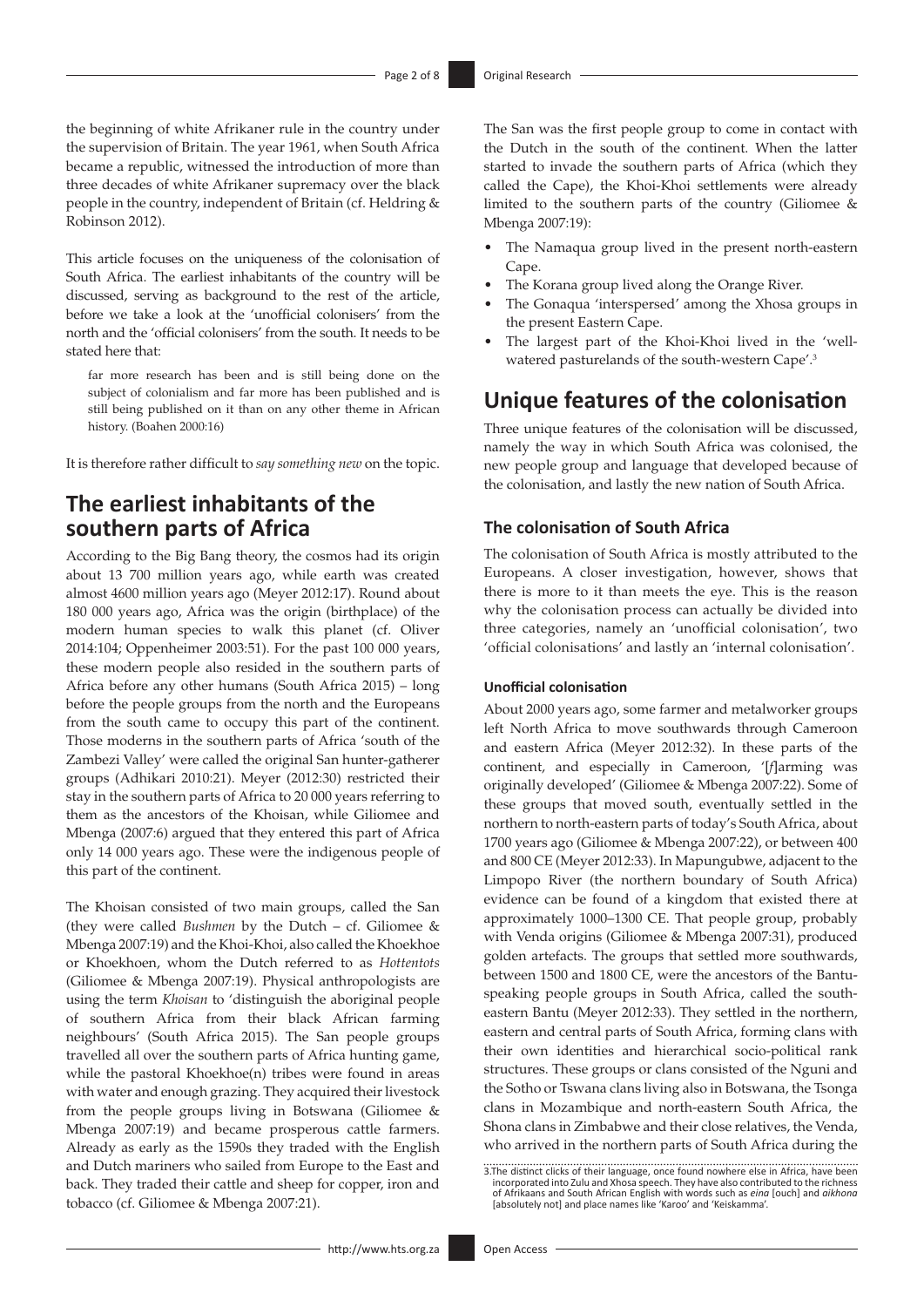18th century, as well as the Lemba, living in small groups with other clans like the Venda and the Sotho in the northern parts of South Africa. The Sotho or Tswana clans originating from Tanzania first occupied and dominated the northern parts of South Africa and by 1500 they expanded more southwards and eastwards in the country (Giliomee & Mbenga 2007:30).

The Nguni clans originating from the Great Lakes region in eastern Africa and migrating southwards between 900 and 1290 (Giliomee & Mbenga 2007:29), belonged to one language group, but divided into smaller groups, each with its own cultural character and dialects (Meyer 2012:34). During the 14th century, they moved inland from the present KwaZulu-Natal (Giliomee & Mbenga 2007:29). During the 19th century, they could already be found in the vicinity of Swaziland, north-east and east of Pretoria, in KwaZulu-Natal and the Eastern Cape (Meyer 2012:34). During the 17th century, the Northern Nguni groups could be divided into three groups called the Lala, the Mbo and the Ntungwa (Meyer 2012:34). By 1800, they split up into smaller clans that settled east of Swaziland. The Southern Nguni groups already occupied the territory between the Eastern Cape and KwaZulu-Natal in the vicinity of the Umzinvubu River. The most prominent groups were the Mpondo, Mponomise, Thembu and the Xhosa groups (Meyer 2012:34).

Between the 17th and 19th centuries, the Ndebele clans occupied the northern parts of South Africa, now called Gauteng, Mpumalanga and Limpopo. During the 19th century, the Matabele (followers of Mzilikazi and sometimes mixed up with the Ndebele) left KwaZulu-Natal for the northern parts of South Africa and later on for the western parts of Zimbabwe (Meyer 2012:35). The Sotho clans occupied the interior of South Africa and Botswana. Evidence of them occupying these parts of the country is signalling a time frame between 700 and 1300 CE. The Venda clans already occupied the northern parts of Limpopo during the first half of the 18th century.

According to Giliomee and Mbenga (2007:33), the migrations<sup>4</sup> inside South Africa can be defined by two terms: *Segmentation* and *differentiation*. *Segmentation* refers to groups who divided into two or more groups, while *differentiation* refers to a 'process whereby certain individuals came to secure political, social and economic power over others' (Giliomee & Mbenga 2007:33).

The Khoisan people, together with some black people groups (sometimes called 'negroids' – cf. Giliomee & Mbenga 2007:36), were the earliest inhabitants of the Highveld to the middle and north of South Africa. Black people groups then invaded that part of the country from the north. The Fokeng people, originally with a Nguni culture, was the product of the interaction between the invaders and the local people. The Sotho or Tswana 'chiefdoms' (Giliomee & Mbenga

4.The term 'migration' used under this sub-heading implies a rapid movement taking place over a period of hundreds of years, which does not necessarily (but most probably) include the ejection or demolition of other people groups.

2007:36) eventually resulted from these interactions. From there, certain parts of this group moved southwards and ended up in the Northern Cape. After 1750, kinship wars started to break out between the chiefdoms, while other black people groups intervened in these wars and established a stronghold (Giliomee & Mbenga 2007:36).

The earliest Nguni groups lived along the eastern coast of South Africa in KwaZulu-Natal. They eventually became separate kingdoms of the Zulu, the Xhosa, $5$  the Swazi, Mpondo and Thembu of today (Giliomee & Mbenga 2007:37). From 1818 to 1828, King Shaka ruled and established his (Zulu) kingdom in the northern part of KwaZulu-Natal (between the Tugela and Pongola Rivers), incorporating all the other chiefdoms in that area.

Visagie (2012:97) quite rightly argued that these invasions and migrations can also be called colonisation. We refer to it as 'unofficial colonisation'.

#### **Clarification of some 'misconceptions'**

Much of what has been said under the previous sub-heading, is derived from 'evidence' like artefacts, tools and weapons that have been discovered in the country and linked to specific eras in history. It is not derived from noted evidence, as the mentioned people groups were part of an oral culture where (almost) nothing was noted on paper, but was orally related from generation to generation. That is the reason why the migrations are referred to as an 'unofficial colonisation' – we can also call it the first colonisation of this country.

In contrast to that, the Europeans who landed in the Cape and who invaded it from the south formed part of a generation in which documentation played an important role. This could be one of the reasons why the invasion of Africa from the south was referred to as a colonisation, while the migrations from the north almost went by unnoticed, implying that the invaders or migrators (not immigrants) were part of the country's original populace – the indigenous people.

A few remarks need consideration:

- The original inhabitants (indigenous people) of the southern parts of Africa did not claim this part of the continent to be their official or legal property, as a great contingent of them was nomads. They were in fact just roaming the territory. There were, however, certain groups occupying specific areas, specifically close to water, like the pastoral Khoekhoe(n) tribes, but without a formal political structure or demarcation of land.
- Certain black people groups migrating to this part of Africa did, however, claim certain parts of the land to be theirs and therefore established kingdoms for themselves, as has already been referred to. These kingdoms had the implication of claiming a certain area as the sole property of the chief and his adherents or

<sup>5.</sup>According to Giliomee and Mbenga (2007:33), there is no real difference between the Xhosa and Zulu people groups as we know them today. The difference between them originated from the settlers who distinguished between the two groups living in the Cape and Natal.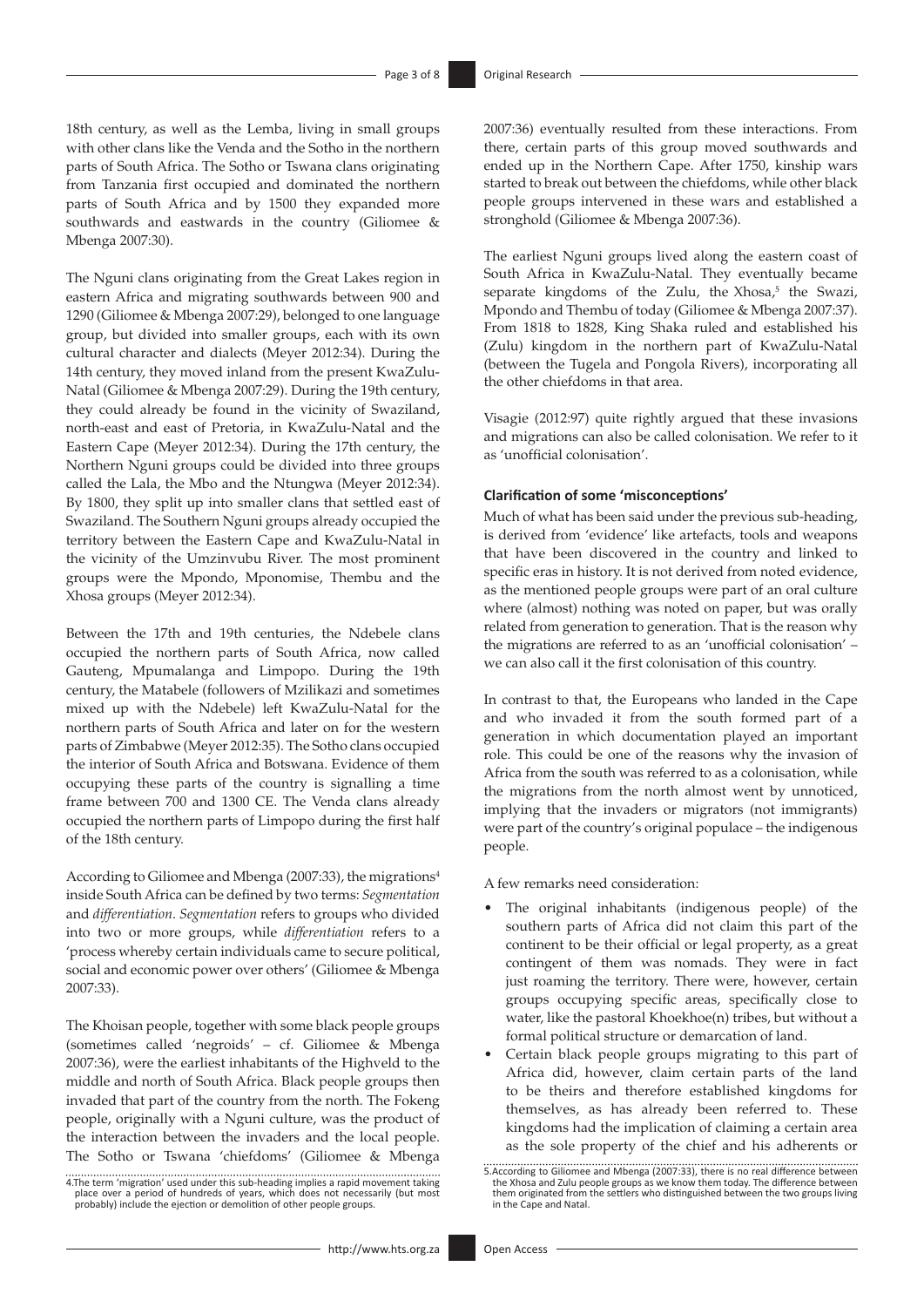clan. Should another group cross the borders of that demarcated land, then confrontation would take place, mostly in the form of a battle.

- As the numbers of black people in the southern part of Africa increased rapidly, these groups expanded more to the south of the country. As they expanded, they regarded more parts of the land as belonging to themselves.
- The Europeans in the south expanded to (invaded) their immediate north and especially to the east of the country. This brought them to the western side of the Fish River, where they met or clashed with a black people group, called the Xhosa, who arrived on the other side of the river. This happened in 1770 (Giliomee & Mbenga 2007:75).
- From 1834, the Afrikaner group (also called *Voortrekkers* at that time) invaded the country firstly to the eastern parts (presently KwaZulu-Natal) and then to the northern parts as far as the Limpopo River, being almost in constant battle with the black migrants, conquering the migrants' claimed territory.
- The southernmost part of Africa, therefore, was initially officially invaded by colonisers, while the rest of the present South Africa was initially and 'unofficially' invaded by black people groups, before the white people later took it from them in battle. After 1852, most of South Africa up to the Limpopo River was conquered by white people.
- 1880 saw four white polities in South Africa, namely the Cape Colony and Natal (under British reign) and the Oranje-Vrijstaat (Orange Free State) and the Zuid-Afrikaansche Republiek (South African Republic) – under Afrikaner reign (Chanaiwa 2000:194). The black people groups living in all four of these areas were dominated by the white people, as a 'policy of severely unequal segregation' was imposed on them (Betts 2000:314).
- The majority of the original (indigenous) people of the land – the Khoikhoi – was forced out of most of the country to the southern and south-western parts to make a living there. Some of them were incorporated by especially Xhosa Chiefdoms, and their children became Xhosa (Giliomee & Mbenga 2007:74).
- South Africa thus experienced an 'official' invasion by the Europeans and an 'unofficial' invasion by the migrants – both of them devastating to the indigenous people of the country, as well as to each other. Adhikari portrayed two phases of destruction, one by the earliest farmers and the second by the Europeans:
	- Phase 1: Historically, the destruction of Cape San societies can be viewed as part of a series of overlapping, essentially concentric, global movements of violent subjugation that were often genocidal in nature. The broadest of these is the 12 000 year history of the absorption, displacement and destruction of hunter-gatherer communities by farmers. (Adhikari 2010:20)
	- Phase 2: San (Bushman) society in the Cape Colony was almost completely annihilated during the eighteenth and nineteenth centuries as a result of land confiscation, massacre, forced labour and

cultural suppression that accompanied colonial rule. (Adhikari 2010:19)

#### **Official colonisation<sup>6</sup>**

As the two previous sub-headings referred to people groups who roamed the continent and reached the southern part of it by land, the colonisation referred to under this sub-heading originated from Europe and reached the southern parts of the continent by sea. The invention of the compass by the end of the 13th century made it easier for people to explore. Approximately two centuries later, the first voyagers to test the new invention on sea were the Portuguese. In 1486, Bartholomew Diaz sailed around the southern point of Africa, followed by Vasco Da Gama in 1497. The latter set foot ashore at both present-day St Helena Bay and Mossel Bay and traded with the Khoikhoi people. Close to the end of the 16th century, the Dutch became a 'major sea power' (Giliomee & Mbenga 2007:40). In 1584, they sent Jan Huygen van Linschoten by sea to India, followed by Cornelis and Frederik de Houtman in 1595.

In the middle of the 17th century, the Dutch, with their home base in Amsterdam, had the 'largest trading enterprise' in the world (Giliomee & Mbenga 2007:40), called the *Vereenigde Oostindische Compagnie* (VOC), established in 1602 (cf. Mitchell 2007:49). Their most important trading partners were (the present-day) India, Malaysia and Indonesia, and the best way to reach them was by sea. In 1619, the VOC established a regular government in Jakarta (on the Java Island of Indonesia, seized by the VOC), which became the capital of the Eastern Empire of the VOC, and renamed it to Batavia.<sup>7</sup> The VOC did not pay their employees well, which opened the way for theft and corruption of which Jan van Riebeeck was a good example. Being an employee of the VOC, he held a post in Japan, but was recalled and fined because of 'private trading' (Giliomee & Mbenga 2007:41).

Because of the long journey on sea with no fresh meat, fruit and vegetables, many of the sailors developed scurvy, prompting the need for a halfway station, which could easily be the southern part of the African continent. In 1650, the directors of the VOC, called the *Heeren XVII*, then decided to establish a refreshment station for the passing ships at Table Bay (named by Joris van Spilbergen in 1601) – then called the Cape, and in the next century known as Cape Town (Giliomee & Mbenga 2007:42).

Whereas it was seemingly the intention of the VOC to only establish a halfway station at the Cape, Van Riebeeck soon realised that the land had immense possibilities and only a year after they had landed in the Cape, he released nine Company servants to start full-time farming to the eastern side of Table Mountain. The halfway station became a colony (cf. Pearson 2012:99–138). The colonisers brought with them

<sup>6.</sup>Note is taken of countries like Angola and Cameroon that were also both being colonised by more than one coloniser, though one of the colonisers only ruled for a short time span.

<sup>7.</sup>According to Giliomee and Mbenga (2007:42), the Cape was effectively governed from Batavia until 1731.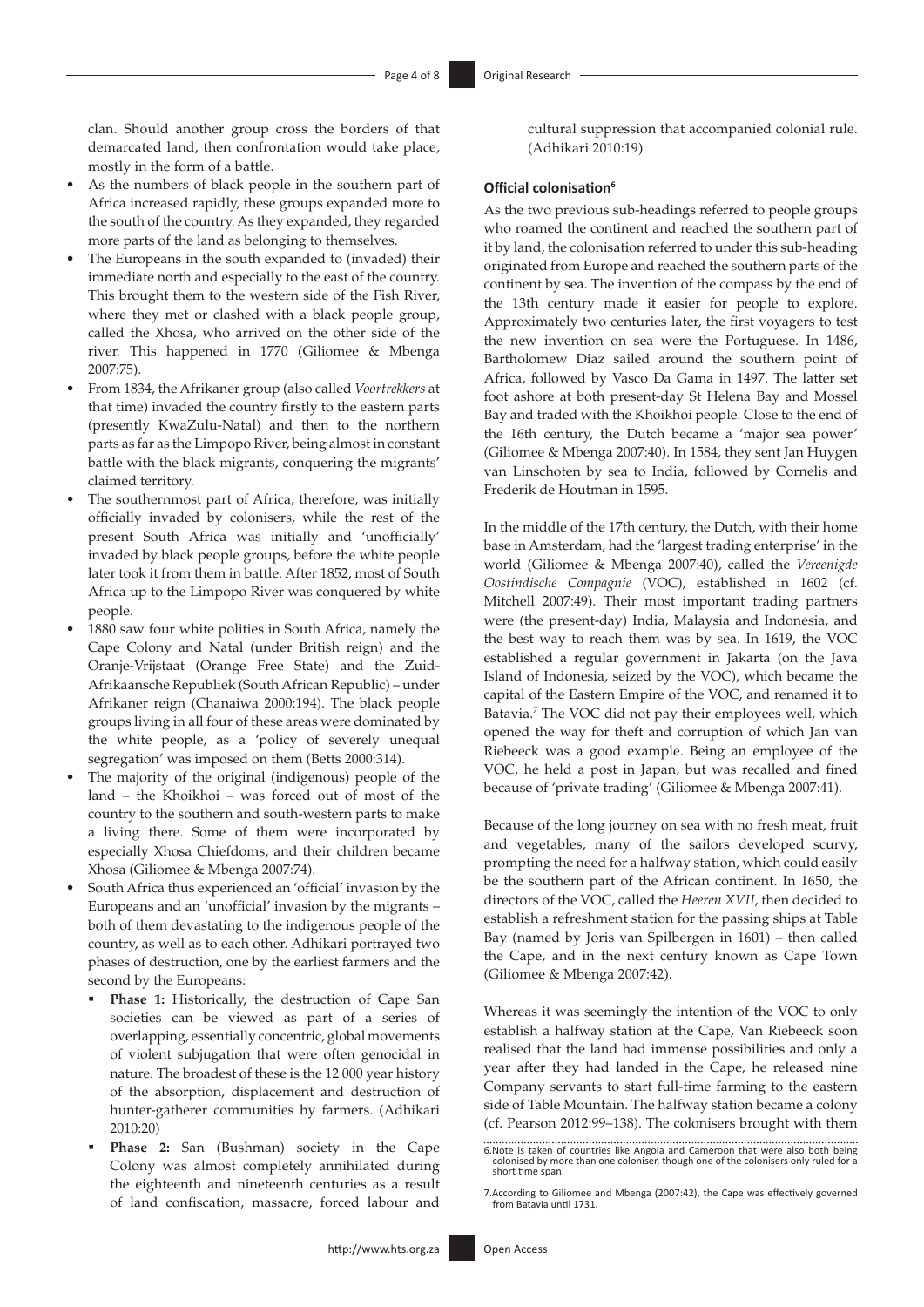the Western culture and Western 'intellectual baggage' (Giliomee & Mbenga 2007:42) like the Roman-Dutch Law, the Reformed religion (the Reformed Church was based on Calvinist dogma) and capitalism – ideas foreign to this part of the world. From Batavia, the Dutch borrowed slavery and the display of wealth (Giliomee & Mbenga 2007:45). This resulted in almost every wealthy person having slaves or 'servants' (cf. Viljoen 2001:28–51).

In 1795, the once-mighty VOC was on the verge of bankruptcy. Britain had founded the British East India Company and decided to take control of the Cape as a halfway station to the East. In June 1795, the fleet of Vice-Admiral Elphenstone arrived at Simon's Bay and, with the help of the main British fleet that arrived there on 03 September, they conquered the Cape at the Battle of Muizenberg. Having seized the Cape from the VOC in 1795, the British returned the colony to the Dutch government in 1803 when peace had been concluded with the French after the Treaty of Amiens. In 1806, however, with the beginning of the Napoleonic Wars, the British again took the Cape in order to protect the sea route to their Asian empire. This time the battle took place at Blaauberg.

From 1806 onwards the Cape would be a colony of Britain. Almost a century and a half of Dutch domination in the Cape came to an end – interestingly South Africa was the only country in Africa being colonised by the Dutch. This was the introduction to almost a century and a half of English domination up to 1961 when South Africa became an independent Republic, after being a Union under British supervision for half a century – from 1910.

#### **Internal colonisation**

After being colonised 'unofficially' by the migrants from the north, as well as having two 'official' colonisations by the Europeans from the south, this country had to face a fourth 'internal' colonisation before it would gain its freedom. The Republic of South Africa from 1961 onwards was just a continuation of the rule of the National Party, which had already started in 1948. This white Afrikaner rule without any black or mixed race representation – this time independent of the supervision of Britain – was nothing else but a next phase of colonisation of this country, and this was maybe the harshest of them all. This colonisation would end only in 1994.

### **A new people group and a new language**

The *Cape Coloureds*, or mixed race people as they are known today, was not a people group in the Cape when the groups from the north and the south arrived in this part of Africa. The origins of the mixed race people can officially be traced back to the arrival of the Dutch in South Africa. Firstly, there was mixed offspring of Dutch and Malay slaves who arrived at the Cape in 1657. The Settlers and the soldiers who came to the Cape had mixed offspring with the Khoikhoi, the San and later also with the Xhosa people. The Indians who came to the Cape also contributed to the gene pool (Khan 2009). According to Jenkins (1996), the people groups in the present-day South Africa that can be classified as coloureds or mixed race people are:

- the Cape Malay, living in the Western Cape and Namibia
- the Griqua mixed race who live in the vicinity of Kimberley in Griqualand, which forms part of the present-day Western Cape
- the Rehoboth community in Namibia.

The mixed race people in South Africa have many ambiguities and variances, while their skin colour varies from black or brown to white. Some of them have Afrikaans names and surnames, while others have English, Indian or other surnames. The mother tongue of most of them is Afrikaans, as is the mother tongue of most of the remaining Khoisan people living in the Cape.

Among the Dutch and the new people group, a new language emerged, which could be called pidgin<sup>8</sup> Dutch. As the Dutch language, spoken in the Cape, gradually changed from the language being spoken in the Netherlands, the people started to call it the *African language* or Afrikaans. This common language showed differences from the Dutch being spoken in the churches, in law courts and in the schools in the Cape. The new language also borrowed words from the local people. As early as 1685 (less than 30 years after the arrival of the Dutch in the Cape), a senior official already warned the people against a corruption of the Dutch language (Giliomee & Mbenga 2007:71). Today, Afrikaans is the third most common language, after Zulu and Xhosa, spoken in South Africa by 13.5% of the people (South Africa.Info 2015; cf. Giliomee 1996:59–85).

It is already noted that Africa was the origin of modern mankind, but not of modern language. However, in a very interesting study conducted by Quentin Atkinson on phonemic diversity within 500 different languages, he concluded that central and southern Africa 'could represent either a single origin for modern languages or the main origin under a polygenesis scenario' (Atkinson 2011:347). It is therefore not a strange phenomenon that Afrikaans was also created in this part of the continent.

### **A 'rainbow nation'<sup>9</sup>**

This designation was given to the nation in 1994 by the then Archbishop Desmond Tutu (cf. Brits 2012:550) and was quoted by Dr Nelson Mandela in his inauguration as president of South Africa, when he said:

We have triumphed in the effort to implant hope in the breasts of the millions of our people. We enter into a covenant that we shall build the society in which all South Africans, both black and white, will be able to walk tall, without any fear in their hearts, assured of their inalienable right to human dignity – a rainbow nation at peace with itself and the world. (African National Congress 1994)

Baines (1998) 'explained' that Tutu was most probably referring to the Old Testament story of the flood in which the

9.See Tshawane (2009), who wrote his thesis on the subject of a rainbow nation.

<sup>8.</sup>The Oxford Dictionaries (2015) supply a broad definition of the word *pidgin*: 'A grammatically simplified form of a language, typically English, Dutch, or Portuguese, some elements of which are taken from local languages, used for communication between people not sharing a common language.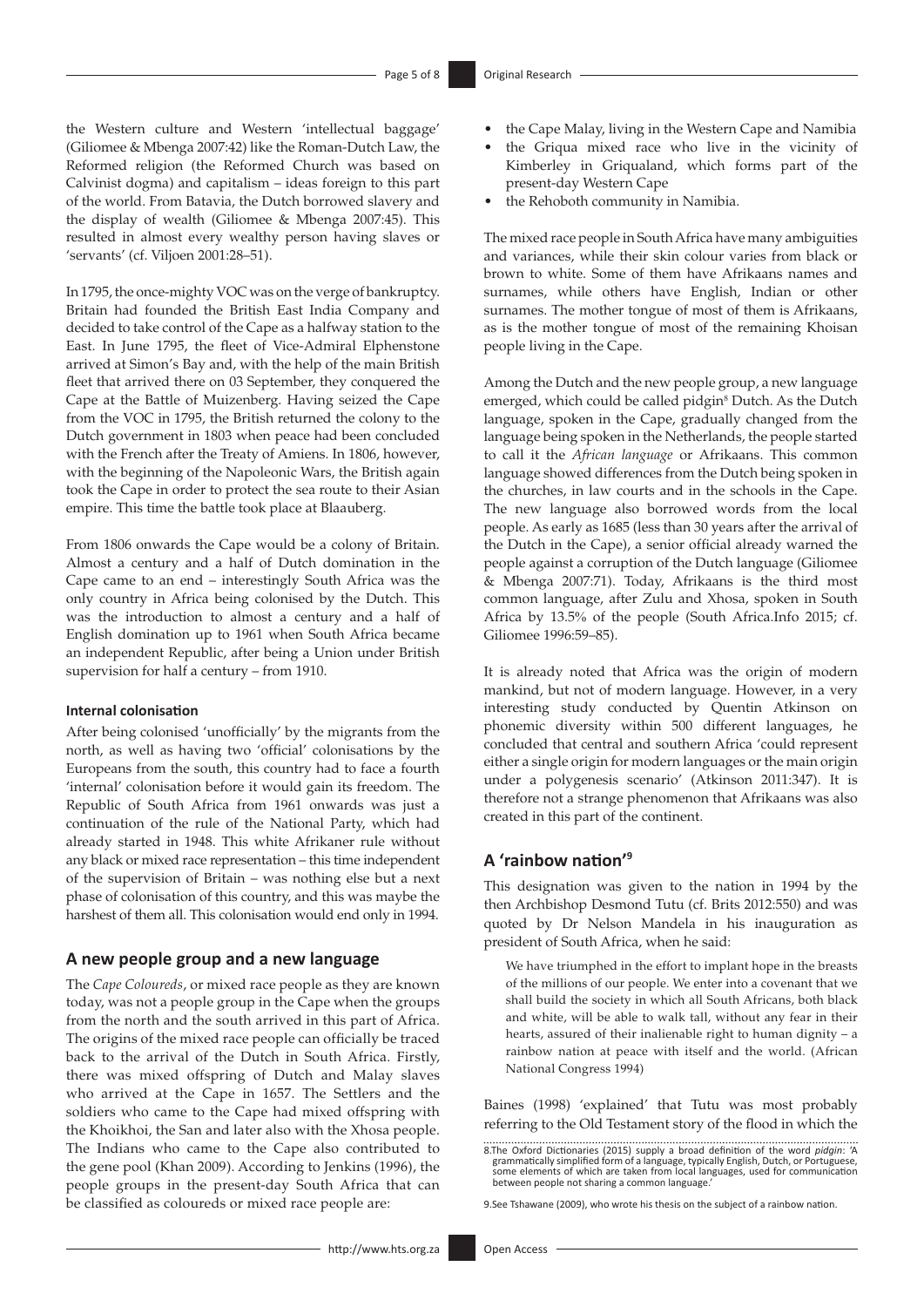rainbow symbolised the promise of God never to judge humankind this way again. It could also resonate with the symbolism of the rainbow which indigenous cultures in South Africa have. The Xhosa, for instance, regard the rainbow as signifying hope as well as the assurance of a bright future. From this, Baines derived that the metaphor of the rainbow nation 'both informs and reinforces the vision of nation building' (Baines 1998; cf. also Alexander 2000:23). He also saw a secondary metaphor of the rainbow, in that its spectrum of colours is portraying the multicultural society in South Africa. Nevitt (2015) concurred by stating that the colours of the rainbow are capturing the diversity that South Africa has in race, tribe, creed, language and landscapes. Walker stated that the goal of a rainbow nation was to 'produce a new kind of South African' (Walker 2006:141). Giliomee and Mbenga (2007) reflected on the immediate effects of this concept:

After the first free election in April 1994 South Africans shared a single nationality. A common citizenship and a commitment to tackle the future together. The pre-amble to a widely acclaimed constitution called on citizens to remember both the suffering and the achievements of the past. The national flag and the anthem successfully blended historic symbols and songs. (p. 433)

While this concept seemed to be filled with so many positive characteristics (cf. Sparks 2003:329), Meiring, just 2 years after Giliomee and Mbenga (2009), warned against the simplistic way of just referring to the South African nation as a rainbow nation:

The multilinguistic and multicultural nature of South Africa makes being South African, and trying to explain to an outsider what the term actually means, complicated. Because South Africa is a heterogeneous society consisting of many communities, each with their typical cultures and language varieties, sometimes the only common ground for identity is that a South African lives in South Africa. (pp. 280–281)

Apartheid effectively created two separate political communities – one predominantly white people and the other one predominantly black people – living together in one country (cf. Posel 2001:52ff). In this country where almost every race waged war against each other – not only black people against white people but also white people against white people and black people against black people – it would almost be impossible to bring all the hatred to an end and make a fresh new start (cf. Marx 2002:53–55). This would be impossible had the country not a leader in the likeness of Dr Nelson Mandela (cf. De Klerk 2003:322–334). After being imprisoned by the white regime for 27 years of his life, he walked out a free man in 1990 and became the first president of the Democracy in 1994. From the outset, his approach was reconciliatory (cf. Guelke 1999:192) and his words and actions were proof of that (De Klerk 2003:323).

With one of the most liberal constitutions in hand (cf. Brits 2012:549), which 'guarantees the rights of individuals rather than collectives such as cultural and ethnic groups' (Baines 1998), the new Democracy initially took small steps in the right direction (Sparks 2003:330). Although maybe unintentionally, the constitution incorporated three fundamental Christian

values, namely dignity, equality and freedom (Vorster 2005:477). Initially, the different races struggled to get along with each other as distrust and enmity were the order of the day (Vorster 2005:481). Despite this, the idea of a rainbow nation was well accepted during the time of Mandela as he was the big freedom icon (cf. Brits 2012:579). The shift he propagated was 'from a racially constituted system of inequality and cultural identity to a national identity constituted as culturally diverse but with equality based on citizenship' (Baines 1998; cf. Simpson 1994:463–474). He, therefore, took the first steps to building a new nation (cf. Alexander 2000:23).10

During the time of Thabo Mbeki, Mandela's successor, the emphasis seemed to have moved away from the unity of the people of the land, to a preference for transformation (Vorster 2005:483) and economics (Dickow & Møller 2002:176; cf. Iheduru 2004:1–30). During his time it also became clear that the ANC had not yet transformed its members to be part of a united country, as many of them believed and acted as if they were still in the struggle. There were also white people groups who did not want to adapt and who tried to destabilise the country (like the events that happened at the 53rd ANC National Conference in Mangaung 2012). This caused more polarisation as the acts of a small group of one race can cause distrust against the race as a whole. Affirmative action contributed to the polarisation of the different groups (Dickow & Møller 2002:176). Many white people abandoned the country because of that (Dolby 2001:6).

There was, however, one element that would help the society to join forces: Poor government performance (Giliomee & Mbenga 2007:437). Slowly but surely, the different components of society started to join forces in forging a rainbow nation from the bottom to the top, as government was unable to do it from the top down. Throughout the country, the media was utilised to convey the message of a single rainbow nation – a unified nation. SABC TV used the slogan *Simunye*, meaning *We are one*. The South African Breweries propagated a certain alcoholic drink with the words, *One Beer, One Nation* – a drink that is to the present day connected to South African rugby.

The notion of rainbowism, however, had Africanisation in mind (cf. Marx 2002:55; Prah 1997:11–16), reflecting the demographic character of the nation, which consists of more than 80% black people (Statistics South Africa 2014).<sup>11</sup> Although the language that was bred in South Africa, was Afrikaans, the black people in the country saw (and still see) it as the language of the oppressor (or even as a European language). As there is no unified language in the country, the language of communication is English. Despite this,

<sup>10.</sup>Nation-building is understood as the: social process of transforming an underdeveloped, poor and divided society into a community with peace, equal opportunities and economic viability within which individuals enjoy dig language in harmony with other people who may function within other traditions (Vorster 2005:474).

<sup>11.</sup>There are four broad groupings of black people in the country, of which the first<br>two make up 90% of the population: The Neguni, consisting of the Zulu, the Xhosa,<br>the Ndebele and the Swazi people; The Sotho-Tswana, tha Northern and Western Sotho/Tswana people groups; The Tsonga; The Venda.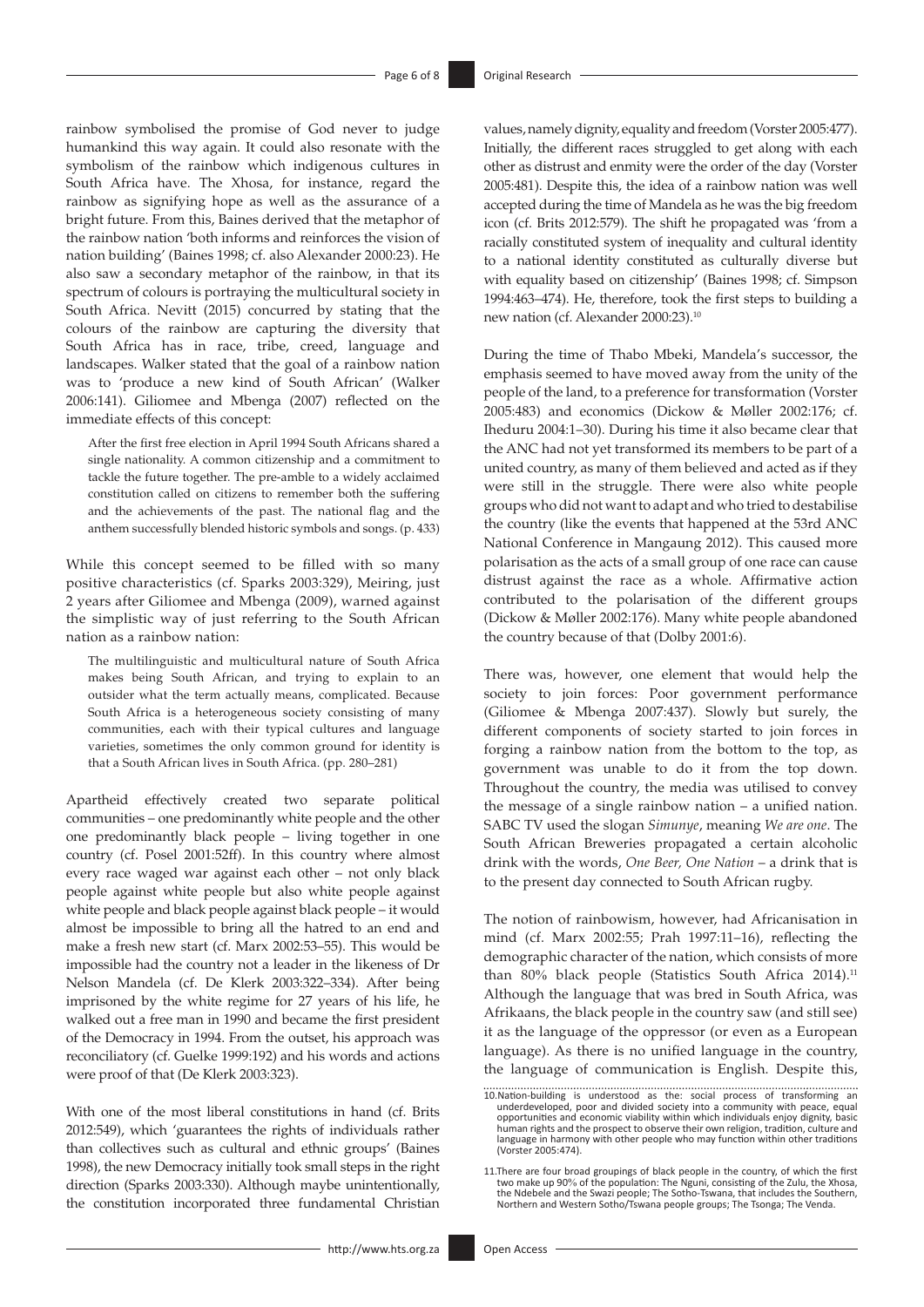government had decided on 11 official languages to assure that even a small people group like the Venda was covered. According to Rex (1995:31) the 'recognition of cultural diversity actually enriches and strengthens democracy'.

Lastly, it can be stated that South Africa is still the country in Africa with the most white inhabitants – approximately 4.5 million (according to the 2011 Census in South Africa. info 2015) – even after colonisation and forming part of this rainbow dream of proponents like Nelson Mandela and Desmond Tutu.

## **Conclusion**

By reading the history of South Africa, it becomes clear that this country has its own unique story about colonisation. Having in mind what the term 'colonisation' entails, we can conclude that South Africa, in fact had four colonisers:

- About 2000 years ago: An *unofficial colonisation* by the black people groups from the north. This colonisation was ended in 1880 when the country was divided into four polities, two being ruled by the British and two by the Afrikaners.
- 1652: An *official colonisation* from the south by the Dutch VOC. This colonisation came to an end when Britain finally took the country from the Netherlands in 1806 (actually for the second time).
- 1806: An *official colonisation* of the country by Great Britain. This era came to an end when the country became a Republic in 1961.
- 1961: An *internal colonisation* of the country by the white Afrikaners, which ended in 1994 when the country became a Democracy.

All the different people groups that arrived in the Cape and started to 'mingle' with each other and with the indigenous people, saw the birth of a new people group in the country, called the mixed race people. Added to that, a new language also emerged, which can at first be characterised as 'Pidgin Dutch'. This language would become one of the dominant languages in the country, but is regarded by most black people as the *language of the oppressor*.

Fortunately, after the fourth and last colonisation of the country and after much pain and oppression and apartheid, the country became a Democracy, establishing a rainbow nation where everybody has equal rights.

Amidst much critique on the colonisation of South Africa and for that matter, on Africa as a whole, the aim of this article was to look at some unique features of the colonisation. As it is obvious that the European and Afrikaner colonisations can and will never be justified, this article also wanted to add some perspective on the migrations or invasions from the north of the continent, which can also be classified as some sort of colonisation and which are mostly overlooked or ignored.

The unique features of colonisation in South Africa, discussed in this article, had no intention of putting colonisation in a

good light, but merely indicated the outcomes thereof for this country.

# **Acknowledgements**

### **Competing interests**

The authors declare that they have no financial or personal relationships which may have inappropriately influenced them in writing this article.

### **Authors' contributions**

E.O. and W.H.O. equally contributed to the research and writing of this article.

### **References**

- Adhikari, M., 2010, 'A total extinction confidently hoped for: The destruction of Cape San society under Dutch colonial rule, 1700–1795', *Journal of Genocide Research* 12(1&2), 19–44. <https://doi.org/10.1080/14623528.2010.508274>
- African National Congress (ANC), 1994, *Speeches: Statement of Nelson Mandela at his inauguration as President*, viewed 03 September 2015, from [http://www.anc.org.](http://www.anc.org.za/show.php?id=3132) [za/show.php?id=3132](http://www.anc.org.za/show.php?id=3132)
- Alexander, N., 2000, 'Manuel Castells and the New South Africa', *Social Dynamics* 26(1), 18–36.<https://doi.org/10.1080/02533950008458683>
- Atkinson, Q.D., 2011, 'Phonemic diversity supports a serial founder effect model of language expansion from Africa', *Science* 332(6027), 346–349. [https://doi.org/](https://doi.org/10.1126/science.1199295) [10.1126/science.1199295](https://doi.org/10.1126/science.1199295)
- Baines, G., 1998, 'The rainbow nation? Identity and nation building in post-apartheid South Africa', *Mots Pluriels* 7, viewed 29 April 2015, from [http://www.arts.uwa.](http://www.arts.uwa.edu.au/MotsPluriels/MP798gb.html) [edu.au/MotsPluriels/MP798gb.html](http://www.arts.uwa.edu.au/MotsPluriels/MP798gb.html)
- Betts, R.F., 2000, 'Methods and institutions of European domination', in A.A. Boahen (ed.), *General history of Africa, vol. 8*: *Africa under Colonial Domination 1880– 1935,* reprint, pp. 312–331, UNESCO Publishing, Paris.
- Boahen, A.A., 2000, 'Africa and the colonial challenge', in A.A. Boahen (ed.), *General History of Africa, vol. 8: Africa under Colonial Domination 1880–1935,* reprint, pp. 1–18. UNESCO Publishing, Paris.
- Brits, J., 2012, 'Suid-Afrika ná apartheid, 1994–2004', in F. Pretorius (ed.), *Geskiedenis van Suid-Afrika: Van voortye tot vandag*, pp. 549–580, Tafelberg, Cape Town.
- Chanaiwa, D., 2000, 'African initiatives and resistance in Southern Africa', in A.A. Boahen (ed.), *General History of Africa, vol. 8: Africa under Colonial Domination 1880–1935,* reprint, pp. 194–220, UNESCO Publishing, Paris.
- De Klerk, B.J., 2003, 'Nelson Mandela and Desmond Tutu: Living icons of reconciliation', *Ecumenical Review* 55(4), pp. 322–334. [https://doi.org/10.1111/j.](https://doi.org/10.1111/j.1758-6623.2003.tb00467.x) [1758-6623.2003.tb00467.x](https://doi.org/10.1111/j.1758-6623.2003.tb00467.x)
- Department of Education, 2000, *National curriculum statement*, Department of Education, Pretoria.
- Dickow, H. & Møller, V., 2002, 'South Africa's "Rainbow People," national pride and optimism: A trend study', *Social Indicators Research* 59, 175–202. [https://doi.](https://doi.org/10.1023/A:1016234504243) [org/10.1023/A:1016234504243](https://doi.org/10.1023/A:1016234504243)
- Dolby, N., 2001, 'White fright: The politics of white youth identity in South Africa', *British Journal of Sociology of Education* 22(1), 5–17. [https://doi.org/10.1080/](https://doi.org/10.1080/01425690020030756) [01425690020030756](https://doi.org/10.1080/01425690020030756)
- Giliomee, H., 1996, 'Being Afrikaans in the New (multilingual) South Africa', *New Contree* 40, 59–85.
- Giliomee, H. & Mbenga, B., 2007, *New history of South Africa*, Tafelberg, Cape Town.
- Guelke, A., 1999, *South Africa in transition The misunderstood miracle*, IB Tauris, London.
- Heath, E., n.d., *Berlin Conference of 1884–1885, in Oxford Reference*, viewed 28 August 2015, from [http://www.oxfordreference.com/view/10.1093/acref/](http://www.oxfordreference.com/view/10.1093/acref/9780195337709.001.0001/acref-9780195337709-e-0467) [9780195337709.001.0001/acref-9780195337709-e-0467](http://www.oxfordreference.com/view/10.1093/acref/9780195337709.001.0001/acref-9780195337709-e-0467)
- Heldring, L. & Robinson, J. A., 2012, *Colonialism and Development in Africa. National Bureau of Economic Research Working Paper, 18566*, viewed 28 August 2015, from<http://www.nber.org/papers/w18566.pdf>
- Iheduru, O.C., 2004, 'Black economic power and nation-building in post-apartheid South Africa', *Journal of Modern African Studies* 42(1), 1–30. [https//doi.org/](https//doi.org/10.1017/S0022278X03004452) [10.1017/S0022278X03004452](https//doi.org/10.1017/S0022278X03004452)
- Jenkins, O.B., 1996, *The Coloureds of South Africa*, viewed 15 May 2015, from [http://](http://www.grmi.org/~jhanna/obj08.htm) [www.grmi.org/~jhanna/obj08.htm](http://www.grmi.org/~jhanna/obj08.htm)
- Khan, R., 2009, *Gene expressions: Who are the Cape Coloureds of South Africa?,* viewed 23 April 2015, from [http://blogs.discovermagazine.com/gnxp/2009/06/](http://blogs.discovermagazine.com/gnxp/2009/06/who-are-the-cape-coloureds-of-south-africa/#.VTjipSGqpBe) [who-are-the-cape-coloureds-of-south-africa/#.VTjipSGqpBe](http://blogs.discovermagazine.com/gnxp/2009/06/who-are-the-cape-coloureds-of-south-africa/#.VTjipSGqpBe)
- Marx, C., 2002, 'Ubu and Ubuntu: On the dialectics of apartheid and the nation',<br> *Politicon: South African Journal of Political Studies* 29(1), 49–69. [https://doi.](https://doi.org/10.1080/02589340220149434)<br> [org/10.1080/02589340220149434](https://doi.org/10.1080/02589340220149434)